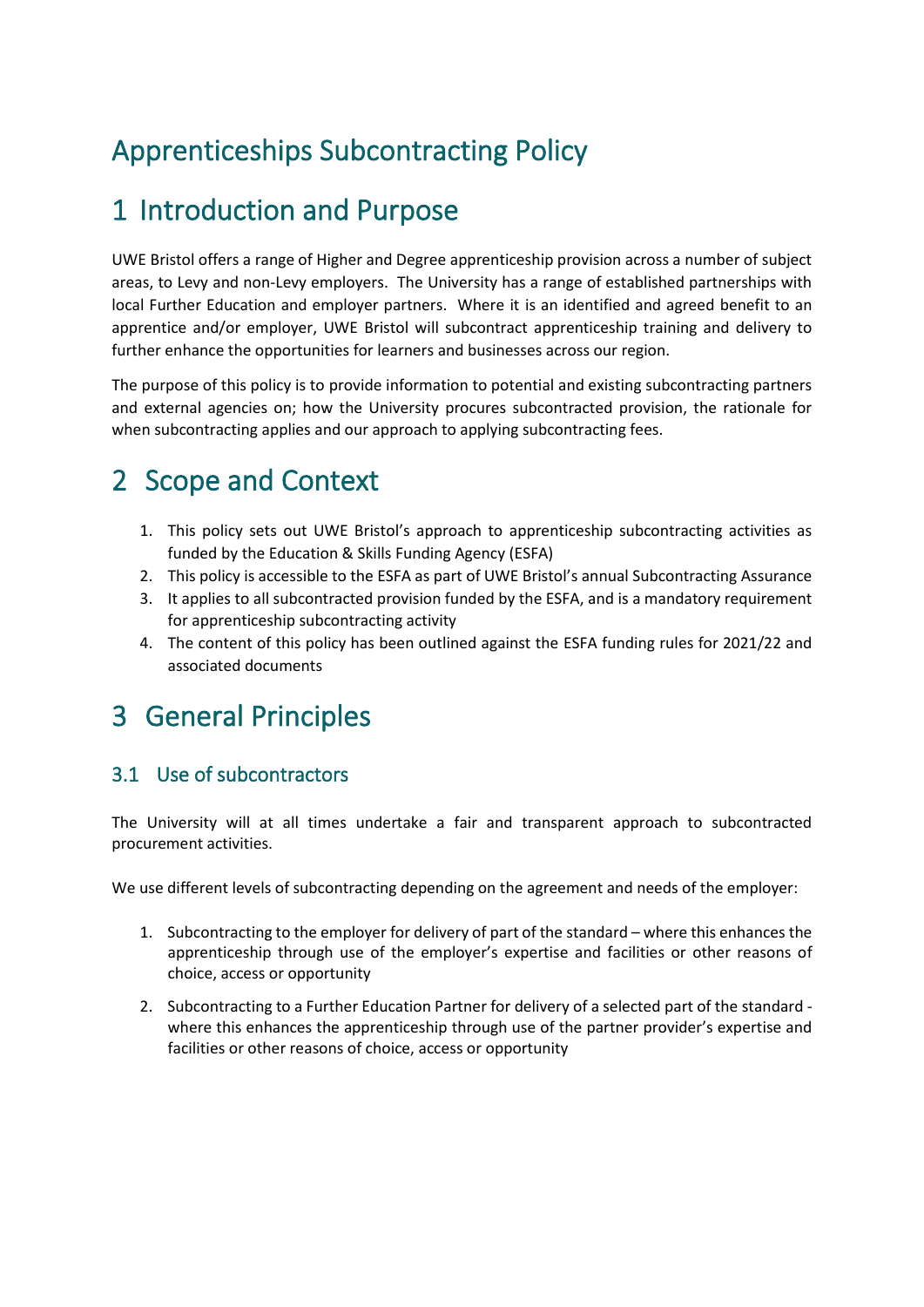### 3.2 Rationale for sub-contracting

The University engages with and procures sub-contracting to further enhance our offer. These are in line with our strategic aims and objectives for apprenticeship provision and wider University objectives. Our rationale includes:

- 1. Enhancing opportunities available to apprentices
- 2. Providing wider choice and range of provision for learners and employers regionally and nationally
- 3. Providing wider geographical access for learners across the West of England
- 4. Support the strategic aims of Local Enterprise Partnerships and Industrial Boards
- 5. Increasing access and participation to Higher Education learning
- 6. Maximising content through procurement of specialist or niche provision and expertise
- 7. Offering achievable entry points to disadvantaged learners
- 8. Employer based demand

### 4 Contracting & Policy

#### 4.1 Contracting

Subcontractors will be required to sign a legally binding contract that is eligible for the period of contract commencement through to the anticipated end date of the associated apprenticeship training delivered by the subcontracted partner. Details of this will be laid out in a Schedule of activities and payments. A set of Terms & Conditions (in line with the most recent version of the ESFA funding rules) will be included in the contract that require all parties to adhere to. These will be monitored through our ongoing standard Quality Assurance processes for academic partners (see section 4. Quality Assurance) and at Partnership Board meetings chaired by the Director of Apprenticeships. Where subcontracted training is delivered by an employer partner, Programme Boards are in place between UWE Bristol and the employer representative. These are chaired by a senior member of the academic team.

UWE Bristol, the ESFA or Ofsted (where applicable) have full permission to monitor the quality of apprenticeship training being delivered by subcontractors, including the review of data, visits to subcontractor premises (i.e. observations of teaching and learning or assessment) and discussion with apprentices and employers.

#### 4.2 Policy

As part of our Due Diligence processes, subcontractors are required to have robust policies in place. The University will hold records of these each year, and will be made available for external agencies through inspection and audit as required. They should include (but not exhaustive):

- 1. Safeguarding and Prevent (including DBS/safe recruitment, where appropriate)
- 2. Health & Safety
- 3. GDPR
- 4. Financial accounts
- 5. Equality & Diversity
- 6. Quality Assurance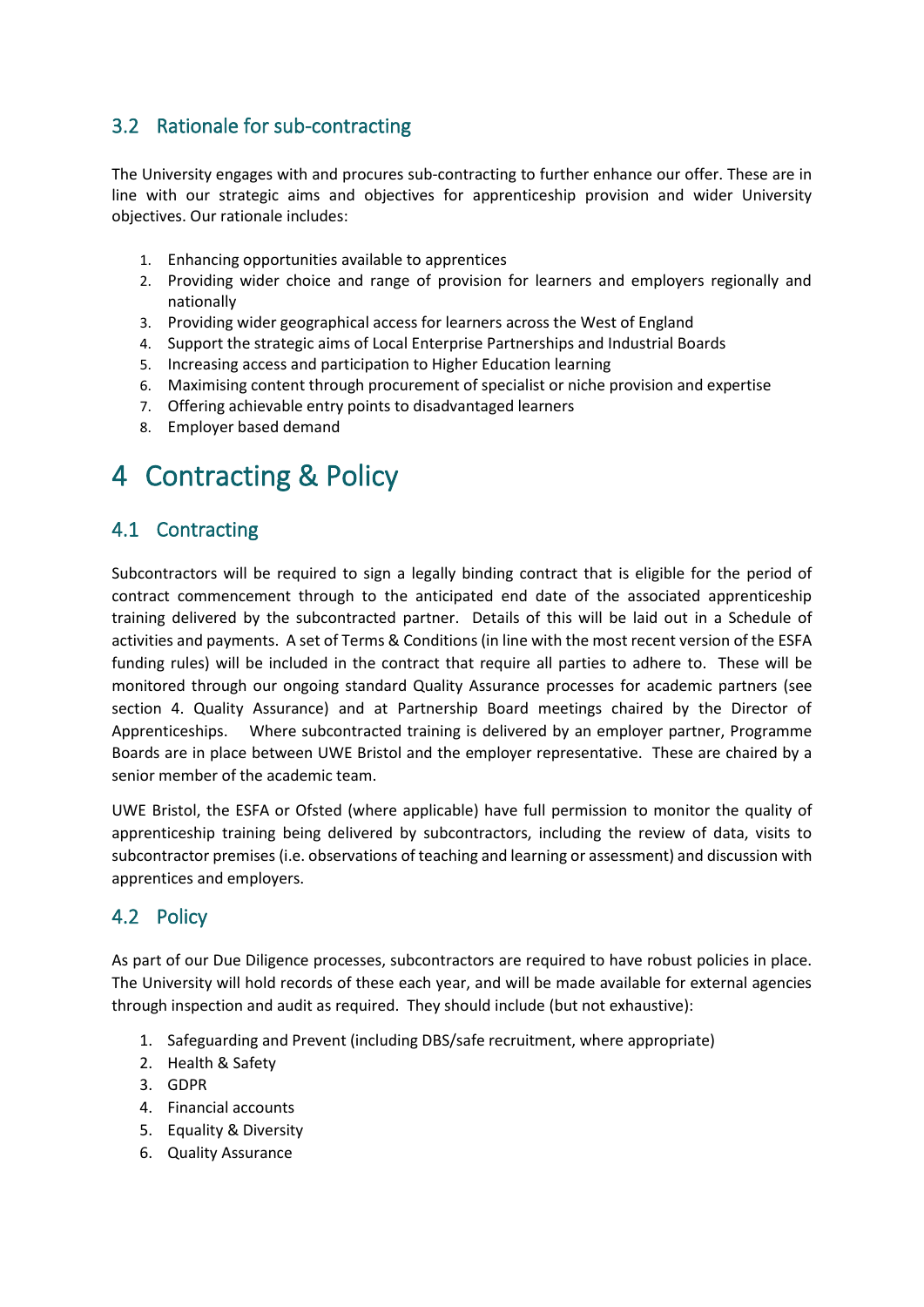- 7. All relevant insurance policy certification (i.e. Employers Liability Insurance, Public Liability Insurance)
- 8. Appropriate teaching and learning policies as required

### 5 Quality Assurance

UWE Bristol is committed to delivering high quality teaching and learning to apprentices and employers, including where subcontracted delivery applies. The University manages the employer relationship and is responsible for the oversight of any subcontracted delivery. The University has robust processes in place for procuring subcontracted provision, and partnerships are reviewed every 6 months at Partnership Boards with academic partners and at Partner Approval events. Where an employer provides subcontracted training, the partnership is reviewed collaboratively at Programme Boards. All programmes are subject to a rigorous Quality Assurance process, including where the use of approved subcontractors is identified. Subcontracted delivery is assessed at a programmatic level through the Programme Approval process, led by the Deputy Vice Chancellor and Pro Vice Chancellor (Student Experience). This provides strategic oversight as to how subcontracted delivery aligns with the wider University aims and objectives, and assures that subcontractor performance and quality of teaching and learning is scrutinised. The University Quality Assurance process includes standard activity including:

- 1. Examination Boards and review of associated statistics
- 2. Module evaluations and feedback surveys
- 3. Internal and external programme surveys, e.g. the NSS
- 4. Marking and Moderation processes
- 5. Annual Monitoring
- 6. External Expertise
- 7. Programme Management Committees, and faculty level Academic Standards and Quality Committees
- 8. Student Rep Staff Forums

A standard Due Diligence process and subcontracting assurance activities are carried out with all partners annually by the Apprenticeship Hub. This assesses the ongoing capacity and quality of provision, including assurance that the subcontractor is on the Register of Apprenticeship Training Providers and meets the requirements set out in the ESFA funding rules. The governance structure overseen by the Director of Apprenticeships at the Partnership Board is in place to review and monitor subcontracted provision with academic partners. The Programme Board is in place to provide governance for subcontracted provision where an employer delivers apprenticeship training.

Where the quality of subcontracted provision does not meet the required levels of compliance, quality assurance and/or learner/employer satisfaction, an Improvement Plan is initiated and, should that not be achieved, the University will secure alternative arrangements for delivery.

Where required, the subcontractor may be asked to provide the following information as part of our Quality Assurance activities for apprenticeship delivery. These will be reviewed by the Apprenticeship Subcontracting Manager. Where required, improvements plans will be put into place and monitored on a regular agreed schedule to review performance and report findings to the Degree Apprenticeship Board and Partnership Board as required.

- 1. Progress updates for apprentices
- 2. Safeguarding/Prevent concerns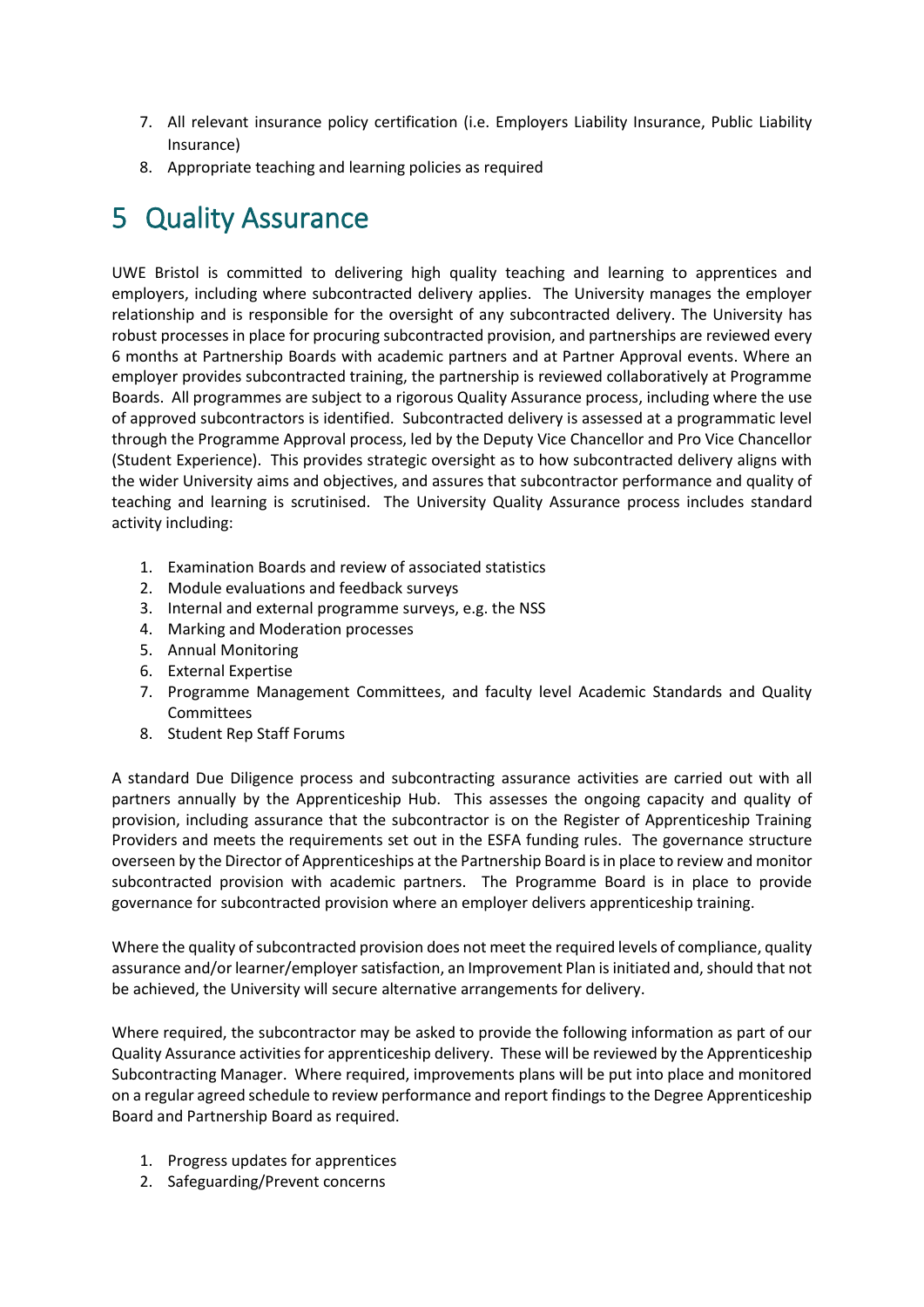- 3. Updates on progress for maths and English
- 4. Examples of learners' work
- 5. Attendance and engagement data

#### 5.1 Roles and Responsibilities for Quality Assurance at UWE Bristol

- 1. Director of Apprenticeships
	- $\circ$  Responsible for overseeing the strategic needs and performance of the subcontracted provision
	- o Ensures adherence to this policy by all UWE Bristol employees and subcontracted partners
- 2. Head of Apprenticeships
	- o Responsible for the effective implementation of this policy
	- $\circ$  Ensures performance of the subcontractor is met, including the Due Diligence and contracting process
- 3. Apprenticeship Hub
	- $\circ$  Supporting the administrative oversight where subcontracting takes place (i.e. Commitments Statements, Training Services Agreements)
- 4. Partnership Manager (Apprenticeship Hub)
	- $\circ$  Responsible for managing the relationship with employers where subcontracted activity exists
- 5. Subcontracting Manager (Apprenticeship Hub)
	- o Responsible for operational liaison and performance management of the subcontracted provision
- 6. Faculty Liaison (i.e. Programme Lead, Link Tutor)
	- o Ensure parity of experience and quality of teaching and learning between subcontracted and UWE Bristol led delivery
- 7. Training Coordinator
	- $\circ$  Supports the development of apprentices who are supported by subcontractors
- 8. Employer
	- $\circ$  Responsible for ensuring that apprentices receive the required support throughout their apprenticeship, whether training is being delivered by the University or subcontractor (i.e. Off-the-Job learning)
- 9. Quality Enhancement Team
	- o Ensures that the subcontractor meets the Quality Assurance requirements as set out by the University, and that UWE Bristol are providing the appropriate support and guidance where required
- 10. UK Partners Operations Co-Ordinator
	- $\circ$  Provide operational support to the subcontracted partnership (i.e. invoicing activities)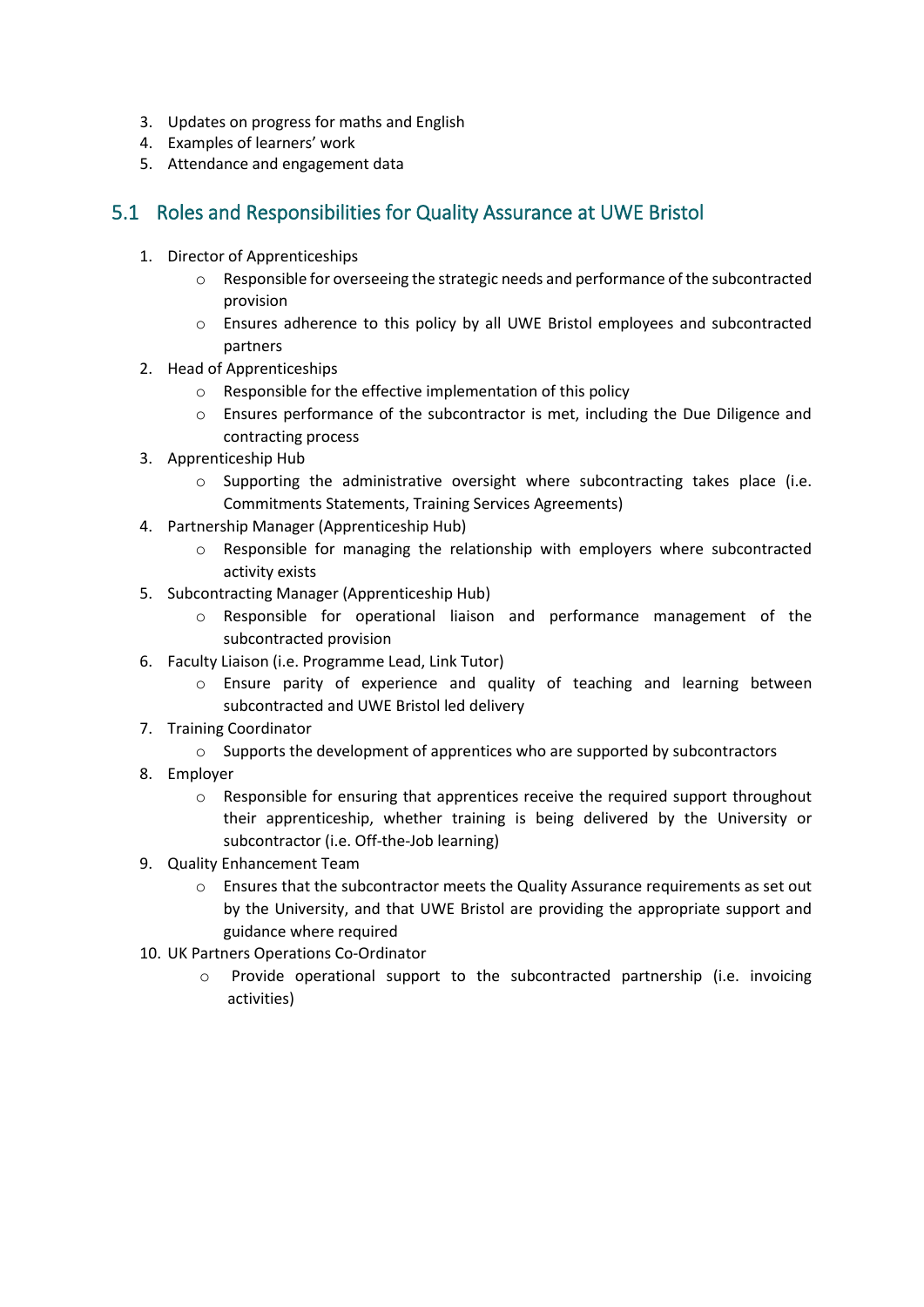### 5.2 Governance of subcontracted delivery

| Governance measure                          | <b>Frequency</b> | <b>Stakeholders</b>                                                       |  |
|---------------------------------------------|------------------|---------------------------------------------------------------------------|--|
| Partnership Boards                          | 6 monthly        | Director of Apprenticeships/Partnership Lead (Chair)                      |  |
|                                             |                  | <b>Head of Apprenticeships</b>                                            |  |
|                                             |                  | <b>Quality Manager</b><br><b>Faculty Lead for Apprenticeships</b>         |  |
|                                             |                  |                                                                           |  |
|                                             |                  | Programme Leader (as required)                                            |  |
|                                             |                  | Apprenticeship Subcontracting Manager                                     |  |
|                                             |                  | Subcontractor senior lead for apprenticeships                             |  |
|                                             |                  | Subcontractor Quality representative(s)                                   |  |
|                                             |                  | Subcontractor programme team representative(s)                            |  |
| <b>Partner Operational Meeting</b>          | Monthly          | Director of Apprenticeships/Partnership Lead or                           |  |
|                                             |                  | Head of Apprenticeships (Chair)                                           |  |
|                                             |                  | Apprenticeship Subcontracting Manager                                     |  |
|                                             |                  | Apprenticeship Partnership Manager                                        |  |
|                                             |                  | Programme Leader (as required)<br>Subcontractor Quality representative(s) |  |
|                                             |                  |                                                                           |  |
|                                             |                  | Subcontractor programme team representative(s)                            |  |
| 6 monthly<br><b>Programme Board Meeting</b> |                  | <b>Faculty Head of Department</b>                                         |  |
|                                             |                  | Faculty Director of Workforce Transformation &                            |  |
|                                             |                  | <b>Educational Partnerships</b>                                           |  |
|                                             |                  | Partnership Manager (Apprenticeship Hub)                                  |  |
|                                             |                  | Associate Head of Department                                              |  |
|                                             |                  | Subcontractor representative(s)                                           |  |

### 6 Fees & Charges

#### 6.1 Fees for subcontracting activity

The University will pay subcontractors for their delivery and/or assessment activities. The University may retain funding for subcontractor management and quality assurance (as outlined in Section 5. Quality Assurance); details of which are captured in the subcontract and academic or collaborative agreement (where relevant). The University may, where appropriate, also retain further funding to cover any additional charges that fall out of scope of the Quality Assurance fees and will be outlined in the associated Contract.

#### 6.2 Payments

Payment to subcontractors will normally be made within 30 days, subject to any submissions required. Details of payments to subcontractors will be captured in the subcontract.